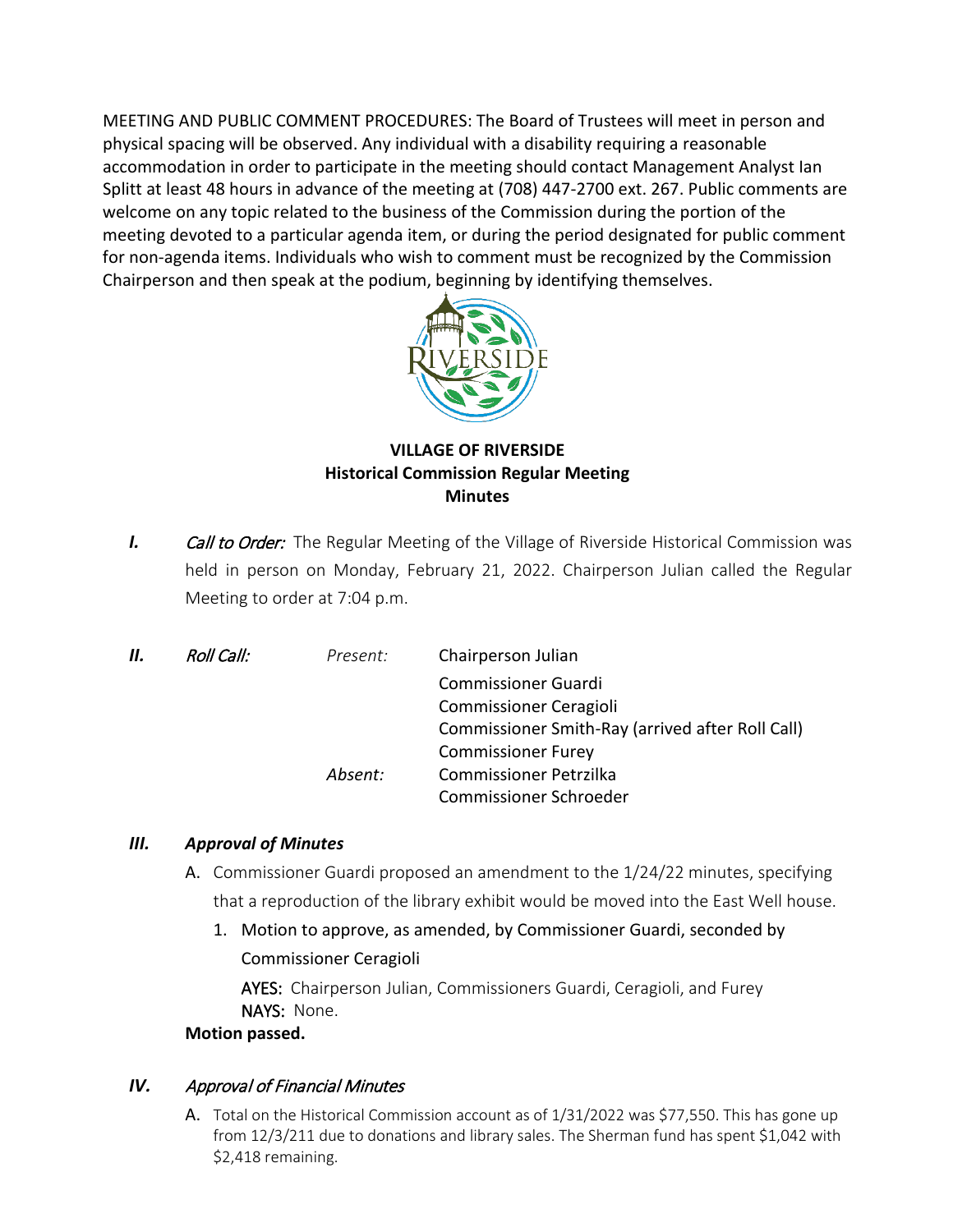1. Motion to approve by Commissioner Guardi, seconded by Commissioner Ceragioli. AYES: Chairperson Julian, Commissioners Guardi, Ceragioli, and Furey NAYS: None.

## *V.* Chairpersons Report

A. Developing a written procedure for accessioning items to the Museum

Chairperson Julian has noticed that the commission is behind on accessions. He has created a written procedure to input an accession into the accession screen and the catalog record. Chairperson Julian also inquired about the help desk. Commissioner Smith-Ray arrived. Commissioner Guardi noticed that there has been some backlog on the emails. She suggested a system to cc the history museum email to assist tracking progress on responses.

B. Update on developing system for uploading structure files to our website. Village attorney input

Chairperson Julian has spoken with Diane at the Riverside Library, and she informed him that the Library is working on formatting and testing files for the system to upload the structure files to the Commission Website. Chairperson Julian noted that the system will have a street listing, followed by an address number listing, for visitors to navigate the Structure Files.

## *VI.* Approval of Accessions to the Museum

- A. Chairperson Julian received two Riverside commemorate plates. Chairperson found that it is not on past perfect and was confirmed by Commissioner Guardi. The amount of plates made in the production run is unknown.
	- 1. Motion to accession by Guardi, seconded by Commissioner Smith-Ray. AYES: Chairperson Julian, Commissioners Guardi, Ceragioli, Smith-Ray, and Furey NAYS: None. Motion passed.

### *VII.* Continuing Business

- A. The disposition of human remains excavated on Bloomingbank Rd: Status report. Commissioner Petrzilka emailed Chairperson Julian that St. Mary's College will be running a Single Nucleotide Polymorphism test to attempt to link the discovered remains to any living relatives or descendants.
- B. Commission's Facebook Page: Activity report. Facebook page has been running as usual. Commissioner Guardi recommended that if it hadn't been posted yet, the Commission ought to post about the exhibit at the Library.
- C. Developing a user guide for land marking a structure. Status report. Commissioner Smith-Ray is waiting on the Village to insert the plaque into the ground, he noted that that would be the terminus of the process. He hasn't heard back from the Village as of late. Management Analyst Splitt would reach out to the Village to check on the status.
- D. Museum Help Desk: Discussion of any issues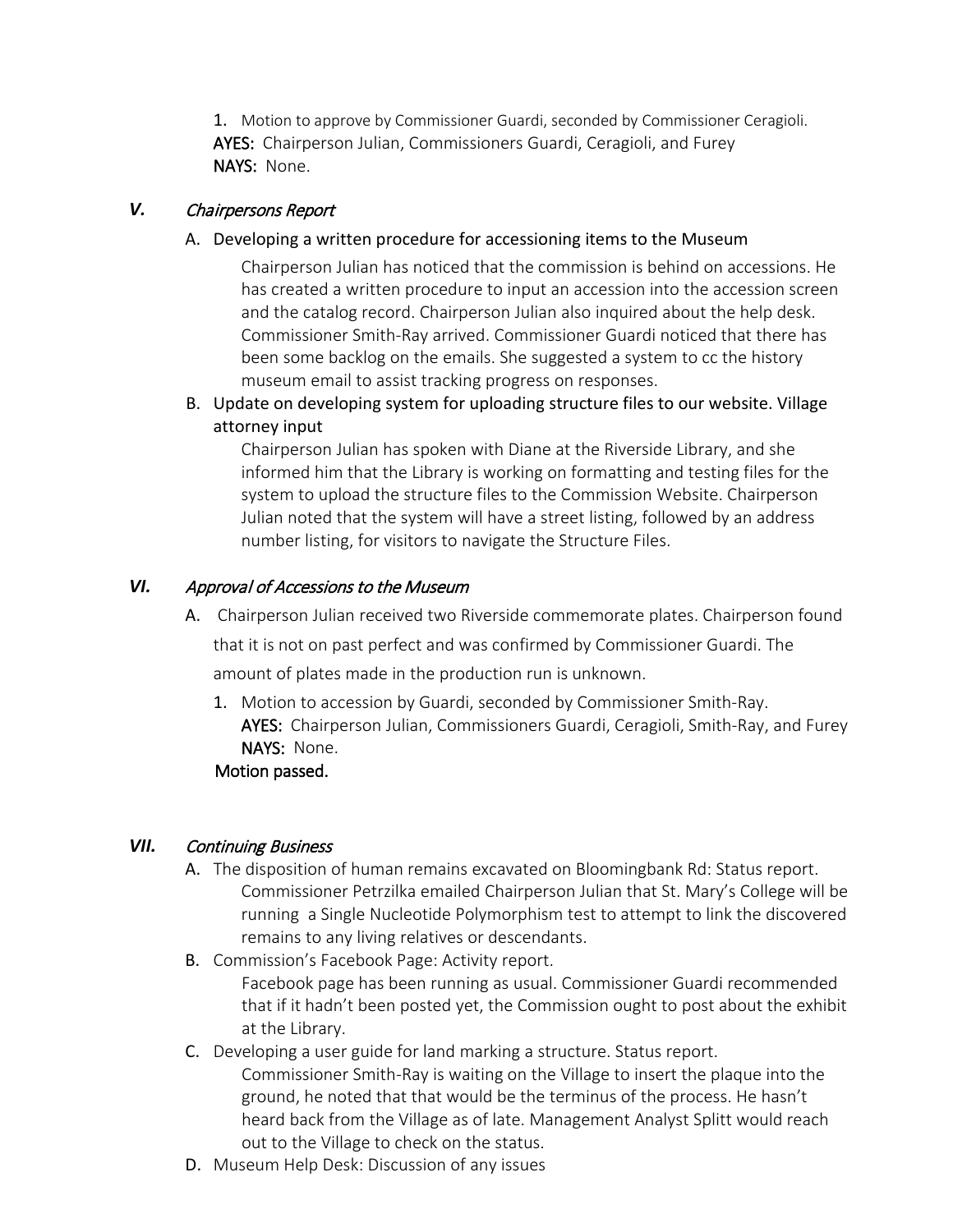Already discussed during Chairperson Report.

E. Reopen the Museum: Discussion

Chairperson Julian inquired as to when the Commission would like to reopen the museum. Commissioner Guardi suggested March. Chairperson Julian mentioned that the Commission could still require mask to enter the museum. The Commission agreed they could open the museum in March while requiring masks.

- F. Sherman Fund: Discussion of proposals for use of funds. East Well display The Commission agreed to spend funding for a reproduction of the exhibit at the Library for the East Well House.
	- 1. Motioned by Commissioner Guardi, seconded by Commissioner Ceragioli. AYES: Chairperson Julian, Commissioners Guardi, Ceragioli, Smith-Ray, and Furey NAYS: None.

### Motion passed.

- G. West Well House project: Discussion of next steps to utilize the Well House Commissioner Guardi suggested that the first order of business needs to be moving the accessions out before discussion of what will be put in there ultimately. Chairperson Julian suggested that Commissioners begin to think about what they would ultimately want to use the space for.
- H. Local History Files digitizing project: status report. Commissioner Petrzilka is finalizing the list of Local History items to provide to the Commission. This list will allow the Commission to prioritize the items for the digitization process.
- I. Olmsted's 200<sup>th</sup> Birthday: Further discussion of Museum's role in the celebration. Commissioner Guardi noted that date for the special event is still under discussion. Potentially an April date for the event could require additional restrictions due to the Covid-19 pandemic. She believed that by March the Commission would have a better idea of what holding the event in April would entail.

# J. Museum pamphlets: Inventory Levels

In an email Commissioner Petrzilka had recommended printing 20 each of the Water Tower and Riverside Improvement Company pamphlets. Management Analyst Splitt agreed to print more pamphlets for Commissioner Guardi.

K. Library Display reception for Sherman Family Per the Sherman Family wishes, there will not be a reception for the family.

### *VIII. Exhibits*

- A. Museum Display: Discussion
	- 1. Discussed earlier in the meeting.
- B. West Well House: Discussion.
	- 1. Discussed earlier in the meeting